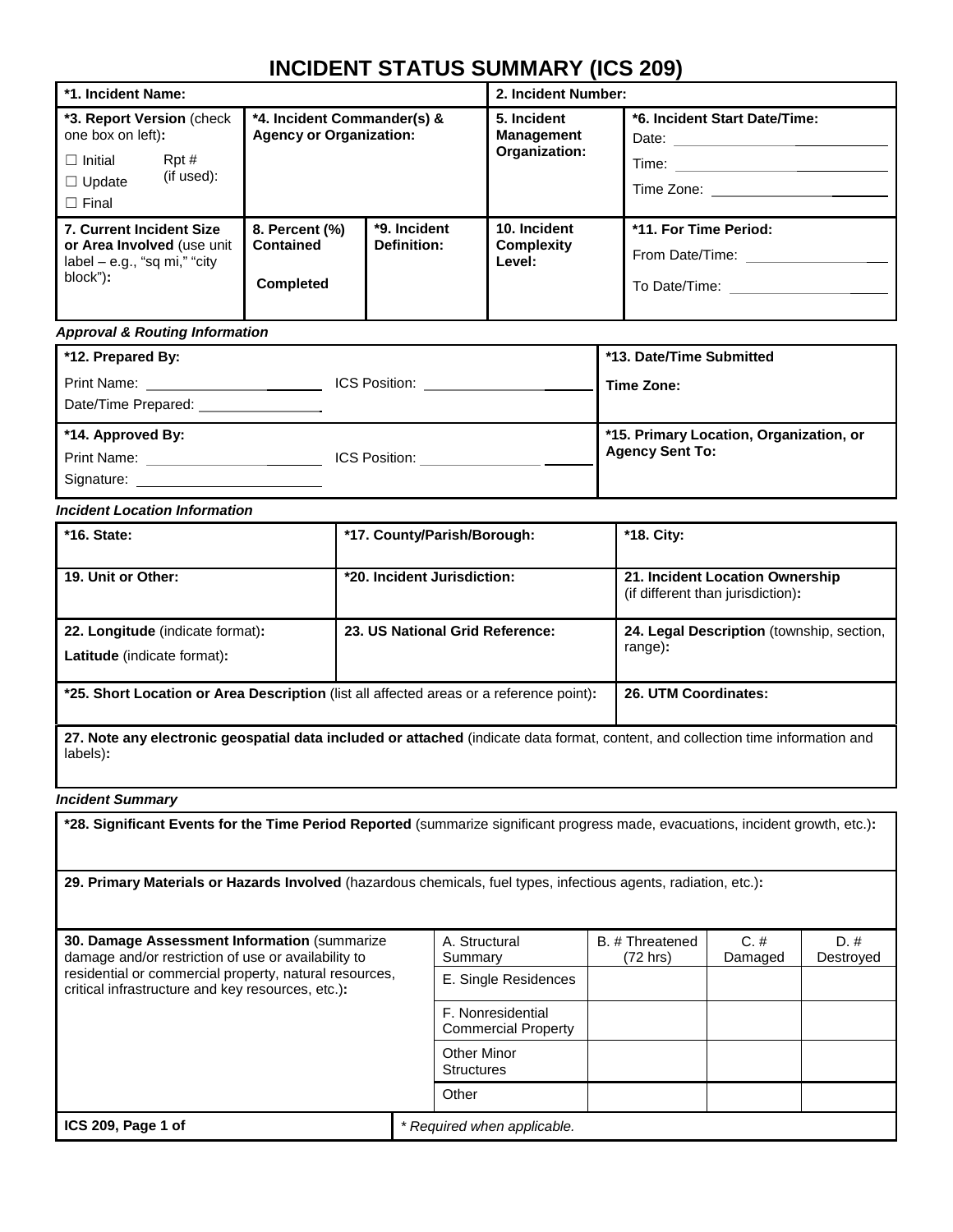| *1. Incident Name: |
|--------------------|
|--------------------|

**\*1. Incident Name: 2. Incident Number:**

| 1. mciuent Name.                                                               |                                  |                       | z. mcident number:                                                                                                              |                                  |                       |  |  |  |  |  |
|--------------------------------------------------------------------------------|----------------------------------|-----------------------|---------------------------------------------------------------------------------------------------------------------------------|----------------------------------|-----------------------|--|--|--|--|--|
| <b>Additional Incident Decision Support Information</b>                        |                                  |                       |                                                                                                                                 |                                  |                       |  |  |  |  |  |
| *31. Public Status Summary:                                                    | A. # This<br>Reporting<br>Period | B. Total #<br>to Date | *32. Responder Status Summary:                                                                                                  | A. # This<br>Reporting<br>Period | B. Total #<br>to Date |  |  |  |  |  |
| C. Indicate Number of Civilians (Public) Below:                                |                                  |                       | C. Indicate Number of Responders Below:                                                                                         |                                  |                       |  |  |  |  |  |
| D. Fatalities                                                                  |                                  |                       | D. Fatalities                                                                                                                   |                                  |                       |  |  |  |  |  |
| E. With Injuries/Illness                                                       |                                  |                       | E. With Injuries/Illness                                                                                                        |                                  |                       |  |  |  |  |  |
| F. Trapped/In Need of Rescue                                                   |                                  |                       | F. Trapped/In Need of Rescue                                                                                                    |                                  |                       |  |  |  |  |  |
| G. Missing (note if estimated)                                                 |                                  |                       | G. Missing                                                                                                                      |                                  |                       |  |  |  |  |  |
| H. Evacuated (note if estimated)                                               |                                  |                       | H. Sheltering in Place                                                                                                          |                                  |                       |  |  |  |  |  |
| I. Sheltering in Place (note if estimated)                                     |                                  |                       | I. Have Received Immunizations                                                                                                  |                                  |                       |  |  |  |  |  |
| J. In Temporary Shelters (note if est.)                                        |                                  |                       | J. Require Immunizations                                                                                                        |                                  |                       |  |  |  |  |  |
| K. Have Received Mass Immunizations                                            |                                  |                       | K. In Quarantine                                                                                                                |                                  |                       |  |  |  |  |  |
| L. Require Immunizations (note if est.)                                        |                                  |                       |                                                                                                                                 |                                  |                       |  |  |  |  |  |
| M. In Quarantine                                                               |                                  |                       |                                                                                                                                 |                                  |                       |  |  |  |  |  |
| N. Total # Civilians (Public) Affected:                                        |                                  |                       | N. Total # Responders Affected:                                                                                                 |                                  |                       |  |  |  |  |  |
| 33. Life, Safety, and Health Status/Threat Remarks:                            |                                  |                       | *34. Life, Safety, and Health Threat<br>Management:                                                                             |                                  | A. Check if Active    |  |  |  |  |  |
|                                                                                |                                  |                       | A. No Likely Threat                                                                                                             |                                  | $\Box$                |  |  |  |  |  |
|                                                                                |                                  |                       | <b>B. Potential Future Threat</b>                                                                                               |                                  | $\Box$                |  |  |  |  |  |
|                                                                                |                                  |                       | C. Mass Notifications in Progress                                                                                               | □                                |                       |  |  |  |  |  |
|                                                                                |                                  |                       | D. Mass Notifications Completed                                                                                                 | □                                |                       |  |  |  |  |  |
|                                                                                |                                  |                       | E. No Evacuation(s) Imminent                                                                                                    | $\Box$                           |                       |  |  |  |  |  |
|                                                                                |                                  |                       | F. Planning for Evacuation                                                                                                      | □<br>$\Box$                      |                       |  |  |  |  |  |
| 35. Weather Concerns (synopsis of current and predicted                        |                                  |                       | G. Planning for Shelter-in-Place<br>H. Evacuation(s) in Progress                                                                |                                  | $\Box$                |  |  |  |  |  |
| weather; discuss related factors that may cause concern):                      |                                  |                       | I. Shelter-in-Place in Progress                                                                                                 |                                  |                       |  |  |  |  |  |
|                                                                                |                                  |                       | J. Repopulation in Progress                                                                                                     |                                  | □<br>$\Box$           |  |  |  |  |  |
|                                                                                |                                  |                       | K. Mass Immunization in Progress                                                                                                |                                  | $\Box$                |  |  |  |  |  |
|                                                                                |                                  |                       | L. Mass Immunization Complete                                                                                                   |                                  | $\Box$                |  |  |  |  |  |
|                                                                                |                                  |                       | M. Quarantine in Progress                                                                                                       |                                  | $\Box$                |  |  |  |  |  |
|                                                                                |                                  |                       | N. Area Restriction in Effect                                                                                                   |                                  | $\Box$                |  |  |  |  |  |
|                                                                                |                                  |                       |                                                                                                                                 |                                  | □                     |  |  |  |  |  |
|                                                                                |                                  |                       |                                                                                                                                 |                                  | п                     |  |  |  |  |  |
|                                                                                |                                  |                       |                                                                                                                                 |                                  | □                     |  |  |  |  |  |
|                                                                                |                                  |                       |                                                                                                                                 |                                  | □                     |  |  |  |  |  |
| period and in 12-, 24-, 48-, and 72-hour timeframes:<br>12 hours:<br>24 hours: |                                  |                       | 36. Projected Incident Activity, Potential, Movement, Escalation, or Spread and influencing factors during the next operational |                                  |                       |  |  |  |  |  |
| 48 hours:                                                                      |                                  |                       |                                                                                                                                 |                                  |                       |  |  |  |  |  |
| 72 hours:                                                                      |                                  |                       |                                                                                                                                 |                                  |                       |  |  |  |  |  |
| Anticipated after 72 hours:                                                    |                                  |                       |                                                                                                                                 |                                  |                       |  |  |  |  |  |
| 37. Strategic Objectives (define planned end-state for incident):              |                                  |                       |                                                                                                                                 |                                  |                       |  |  |  |  |  |
| ICS 209, Page 2 of                                                             |                                  |                       | * Required when applicable.                                                                                                     |                                  |                       |  |  |  |  |  |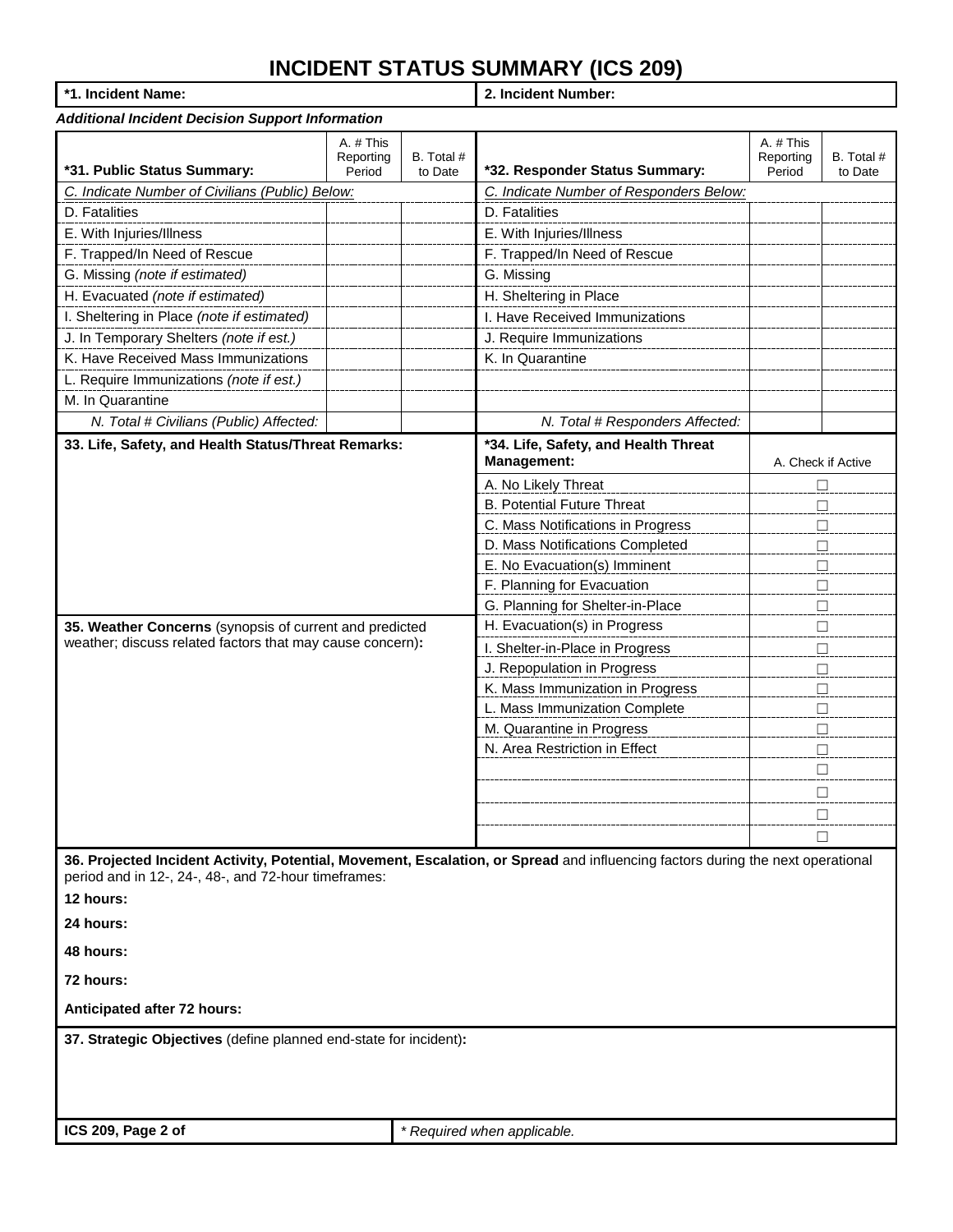| *1. Incident Name:                                                                                                                                                                                                                                                                                                                                                                                                                                                                                                    | 2. Incident Number:                                                                                                                                                                                                                     |  |  |  |  |  |  |
|-----------------------------------------------------------------------------------------------------------------------------------------------------------------------------------------------------------------------------------------------------------------------------------------------------------------------------------------------------------------------------------------------------------------------------------------------------------------------------------------------------------------------|-----------------------------------------------------------------------------------------------------------------------------------------------------------------------------------------------------------------------------------------|--|--|--|--|--|--|
| <b>Additional Incident Decision Support Information (continued)</b>                                                                                                                                                                                                                                                                                                                                                                                                                                                   |                                                                                                                                                                                                                                         |  |  |  |  |  |  |
| 38. Current Incident Threat Summary and Risk Information in 12-, 24-, 48-, and 72-hour timeframes and beyond. Summarize<br>primary incident threats to life, property, communities and community stability, residences, health care facilities, other critical<br>infrastructure and key resources, commercial facilities, natural and environmental resources, cultural resources, and continuity of<br>operations and/or business. Identify corresponding incident-related potential economic or cascading impacts. |                                                                                                                                                                                                                                         |  |  |  |  |  |  |
| 12 hours:                                                                                                                                                                                                                                                                                                                                                                                                                                                                                                             |                                                                                                                                                                                                                                         |  |  |  |  |  |  |
| 24 hours:                                                                                                                                                                                                                                                                                                                                                                                                                                                                                                             |                                                                                                                                                                                                                                         |  |  |  |  |  |  |
| 48 hours:                                                                                                                                                                                                                                                                                                                                                                                                                                                                                                             |                                                                                                                                                                                                                                         |  |  |  |  |  |  |
| 72 hours:                                                                                                                                                                                                                                                                                                                                                                                                                                                                                                             |                                                                                                                                                                                                                                         |  |  |  |  |  |  |
| Anticipated after 72 hours:                                                                                                                                                                                                                                                                                                                                                                                                                                                                                           |                                                                                                                                                                                                                                         |  |  |  |  |  |  |
| category, kind, and/or type, and amount needed, in priority order:                                                                                                                                                                                                                                                                                                                                                                                                                                                    | 39. Critical Resource Needs in 12-, 24-, 48-, and 72-hour timeframes and beyond to meet critical incident objectives. List resource                                                                                                     |  |  |  |  |  |  |
| 12 hours:                                                                                                                                                                                                                                                                                                                                                                                                                                                                                                             |                                                                                                                                                                                                                                         |  |  |  |  |  |  |
| 24 hours:                                                                                                                                                                                                                                                                                                                                                                                                                                                                                                             |                                                                                                                                                                                                                                         |  |  |  |  |  |  |
| 48 hours:                                                                                                                                                                                                                                                                                                                                                                                                                                                                                                             |                                                                                                                                                                                                                                         |  |  |  |  |  |  |
| 72 hours:                                                                                                                                                                                                                                                                                                                                                                                                                                                                                                             |                                                                                                                                                                                                                                         |  |  |  |  |  |  |
| Anticipated after 72 hours:                                                                                                                                                                                                                                                                                                                                                                                                                                                                                           |                                                                                                                                                                                                                                         |  |  |  |  |  |  |
| 1) critical resource needs identified above,<br>2) the Incident Action Plan and management objectives and targets,<br>3) anticipated results.<br>political, economic, or environmental concerns or impacts.                                                                                                                                                                                                                                                                                                           | 40. Strategic Discussion: Explain the relation of overall strategy, constraints, and current available information to:<br>Explain major problems and concerns such as operational challenges, incident management problems, and social, |  |  |  |  |  |  |
| 41. Planned Actions for Next Operational Period:                                                                                                                                                                                                                                                                                                                                                                                                                                                                      |                                                                                                                                                                                                                                         |  |  |  |  |  |  |
|                                                                                                                                                                                                                                                                                                                                                                                                                                                                                                                       |                                                                                                                                                                                                                                         |  |  |  |  |  |  |
| 42. Projected Final Incident Size/Area (use unit label - e.g., "sq mi"):                                                                                                                                                                                                                                                                                                                                                                                                                                              |                                                                                                                                                                                                                                         |  |  |  |  |  |  |
| 43. Anticipated Incident Management Completion Date:                                                                                                                                                                                                                                                                                                                                                                                                                                                                  |                                                                                                                                                                                                                                         |  |  |  |  |  |  |
| 44. Projected Significant Resource Demobilization Start Date:                                                                                                                                                                                                                                                                                                                                                                                                                                                         |                                                                                                                                                                                                                                         |  |  |  |  |  |  |
| 45. Estimated Incident Costs to Date:                                                                                                                                                                                                                                                                                                                                                                                                                                                                                 |                                                                                                                                                                                                                                         |  |  |  |  |  |  |
| 46. Projected Final Incident Cost Estimate:                                                                                                                                                                                                                                                                                                                                                                                                                                                                           |                                                                                                                                                                                                                                         |  |  |  |  |  |  |
| 47. Remarks (or continuation of any blocks above - list block number in notation):                                                                                                                                                                                                                                                                                                                                                                                                                                    |                                                                                                                                                                                                                                         |  |  |  |  |  |  |
| ICS 209, Page 3 of                                                                                                                                                                                                                                                                                                                                                                                                                                                                                                    | * Required when applicable.                                                                                                                                                                                                             |  |  |  |  |  |  |